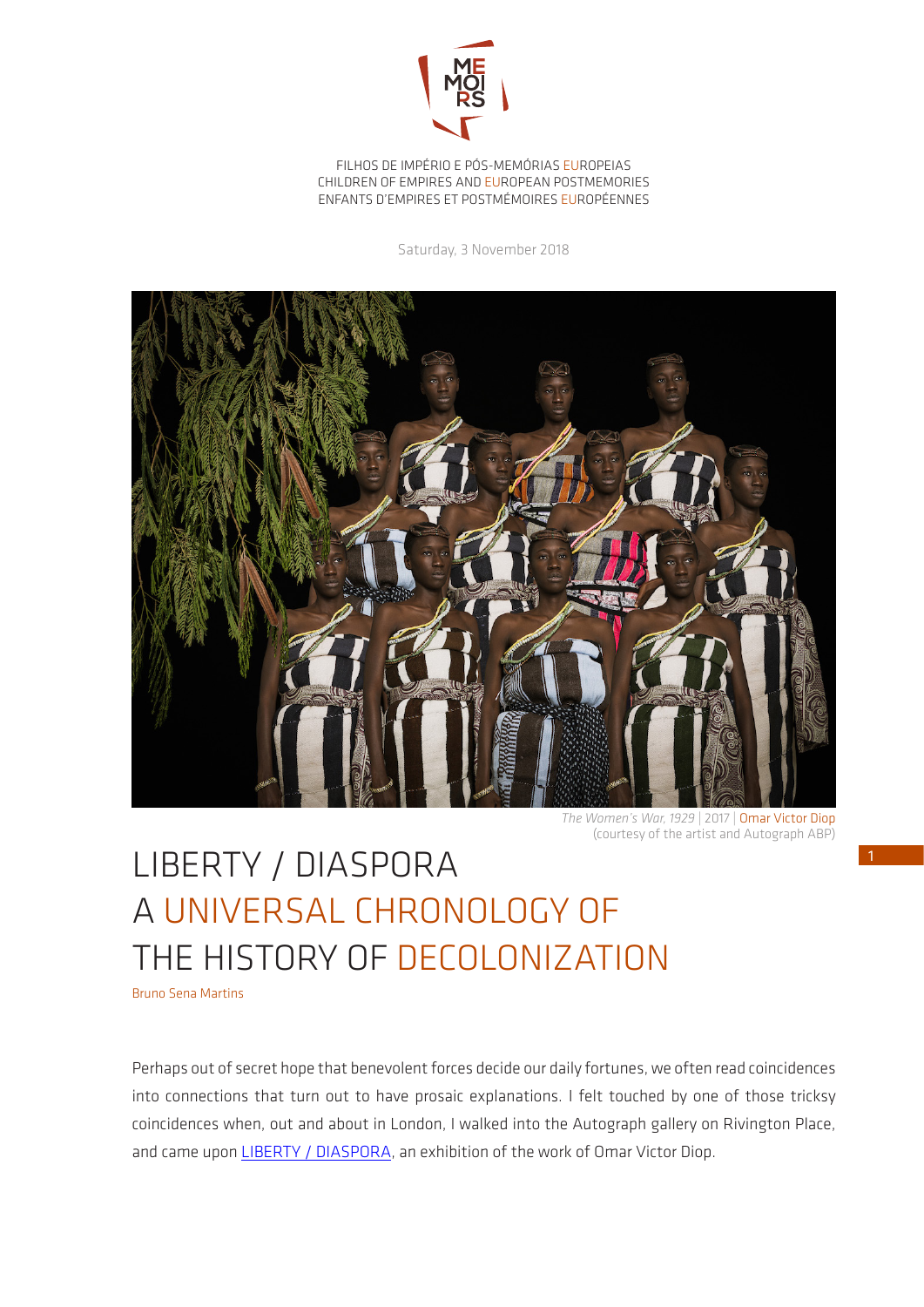

The exhibition is divided into two projects by the Senegalese artist. The first, *Liberty: A Universal Chronology of Black Protest*, comprises twelve portraits of black figures. Together, these photographs present a possible history of anti-colonial and anti-racist resistance. The chronology they offer is deliberately chaotic and transnational, evoking moments in anti-colonial and antiracist history as distinct as: *The Women's War* (1929 in Nigeria); *The Railway Workers of Dakar* (in 1938 and 1947 in Senegal); *The Soweto Rising* (in 1976, in South Africa); *Selma* (1965, in the USA); or *The Mutiny of Friedman Field* (in 1945, also in the USA).

The second, *Project Diaspora*, consists of a collection of photographs, almost all reproductions of paintings, of African men who appear in Western histories between the fifteenth and nineteenth centuries. We see August Sabac El Cher (1836-1885), an Afro-German soldier who fought in several wars for Prussia; Henrique Dias (1605-1662), renowned for his service to Portugal in the Luso-Dutch War in Brazil; and Frederick Douglass (1818-1895), the celebrated African-American abolitionist leader.

Both projects offer parody rather than any solemn elegy. Their aesthetic is marked, first of all, by the almost narcissistic appearance of Diop himself as a protagonist in most of the exhibition's images. There is a certain dislocation in this repeated self-portraiture: in Diop's embodiment of different black characters, he declares the possibility of representing a black man on his own terms, though within extremely Eurocentric matrices of recognition. The assertive, almost arrogant presence and dandy-like quality to the characters portrayed imbue upon Diop's photographs a humble dignity, an imagined expression of the colonized subjectivity produced by racism.

This is the mimicry Homi Bhabha wrote about. The always inappropriate character of the colonial subjects, who fail to identify narcissistically with colonial modes of representation, create an ambivalence that, through a comic and mocking mirror, disturbs the authority of colonial discourse. The football-related props that appear in all the portraits of *Project Diaspora* add further ambiguity, perhaps because for some black men football today represents a fantastical gateway to the aristocracy of European media culture.

I arrived at Omar Victor Diop's exhibition during a short visit to London to take part in *Decolonizing History: The politics of memory of the Last European Empire*, a colloquium organized by Birkbeck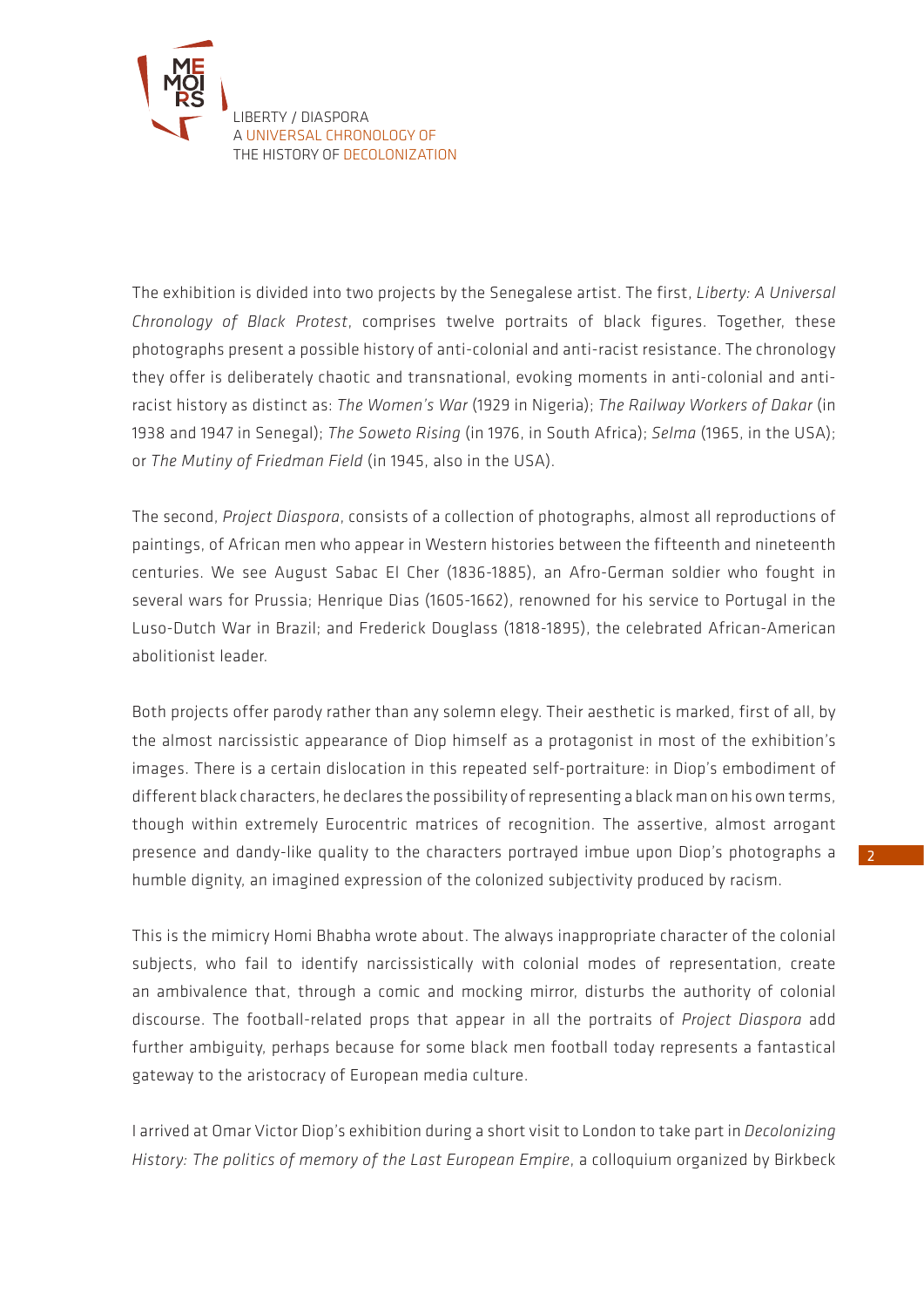

College at the University of London. The event, hosted by the historian Luís Trindade, took as its pretext the Portuguese debate about the 'Museum of the Discoveries' that Fernando Medina put forward in his election campaign to the Lisbon mayoralty. Among many other things, the Birkbeck colloquium discussed the unsustainability of representing the imperial past in ways that ignore the sordid miseries of racist colonial violence, or the perverse consequences of a history bent on celebratory, racial and Eurocentric nationalism. We lived decades of paternalistic democracy before decolonisation was achieved. This history should lead Portugal to recognize its colonial and racist heritage, and acknowledge, for example, its leading role in the transatlantic slave trade; its indigeneity and assimilation statutes (until 1961), the colossal colonial war (until 1974), the continued denial of racism, and the offensive presence of a glorified colonialism similar to that which marks most European post-imperial societies.

However, it should be said that in this respect we live in interesting times. Since 2015, we have witnessed an alliance - perhaps inorganic - between sectors of the academy and black Portuguese voices who have sought publicly to record stories, bodies and continued suffering that does not and could not fit in a 'Museum of the Discoveries'. The societies in which we live at different latitudes are legacies of colonialism and constituted by imperial ruins. Depending on our skin colour, social class, academic background and where we live, we can inherit privilege – by benefitting directly or indirectly from the wealth European exploration accumulated – or we can inherit, even accumulate, the oppression of institutional racism and be exposed to inequality and racist colonial violence.

When I left the colloquium on the decolonization of history and walked into the Diop exhibition, full of black figures appealing to us to attend to the present of colonialism in our lives, I felt like I was fulfilling a prophecy. Unfortunately, on the way back from the exhibition, I remembered that someone at the colloquium had recommended I go – precisely because of the debate about museums and colonialism – and that the happy twist of fate had, after all, nothing to do with chance or divine machination. It is always a pain when beautiful stories are spoilt by memories that prove them wrong.